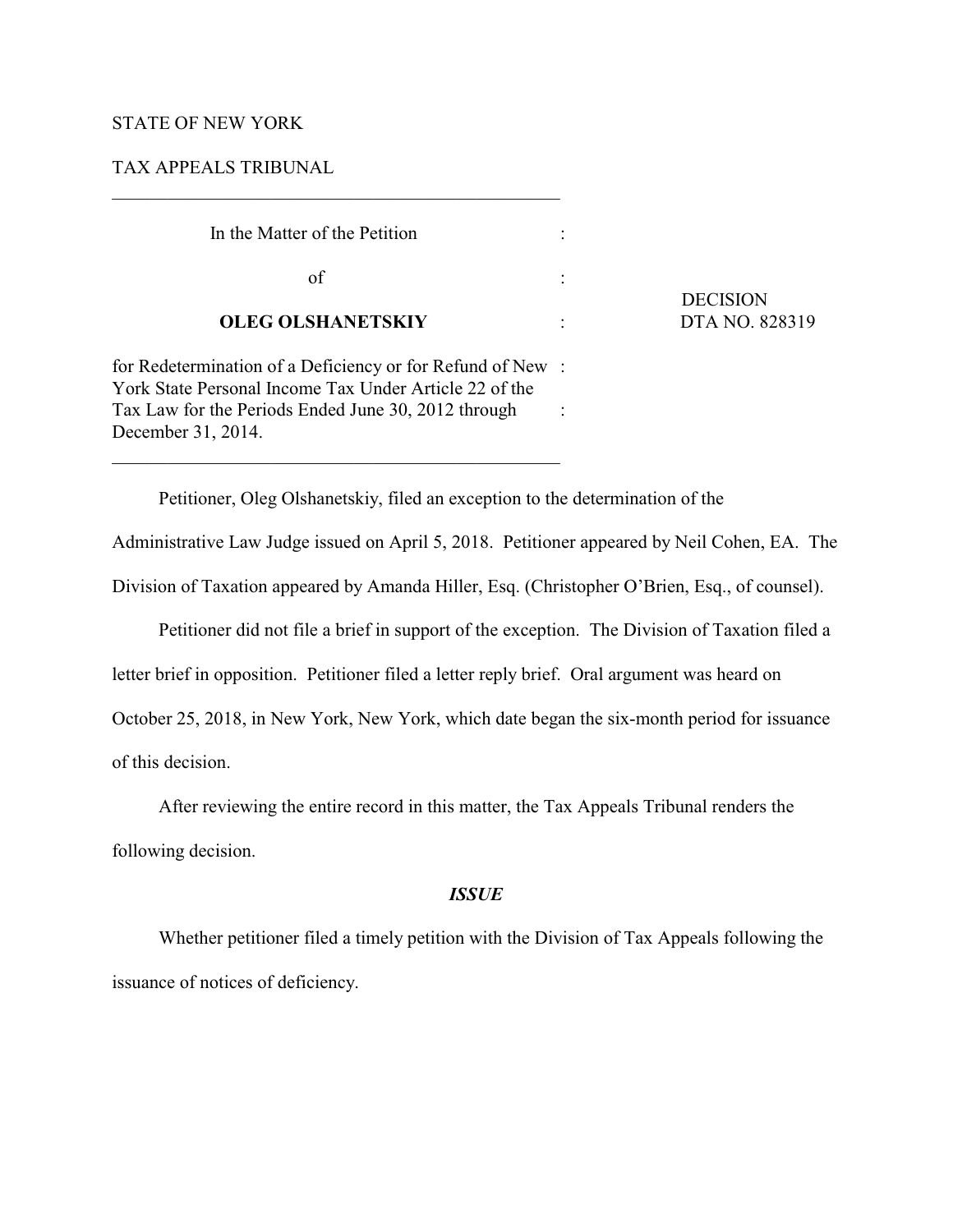### *FINDINGS OF FACT*

We find the facts as determined by the Administrative Law Judge, except that we have modified findings of fact 3 and 6 and have made additional findings of fact, numbered 11 through 14. We have made these changes to include additional facts from the record. The Administrative Law Judge's findings of fact, the modified findings of fact and the additional findings of fact appear below.

1. On August 14, 2017, petitioner, Oleg Olshanetskiy, filed a petition with the Division of Tax Appeals protesting the issuance of the following 11 notices of deficiency issued to petitioner by the Division:

| Assessment ID Number | For Period Ended   |
|----------------------|--------------------|
| L-043911843          | September 30, 2014 |
| L-043911844          | December 31, 2014  |
| L-043911845          | June 30, 2014      |
| L-043911846          | March 31, 2014     |
| L-043911847          | December 31, 2013  |
| L-043911848          | September 30, 2013 |
| L-043911849          | June 30, 2013      |
| L-043911850          | March 31, 2013     |
| L-043911851          | December 31, 2012  |
| L-043911852          | September 30, 2012 |
| L-043911853          | June 30, 2012      |

2. On October 27, 2017, Supervising Administrative Law Judge Herbert M. Friedman, Jr., of the Division of Tax Appeals, issued to petitioner a notice of intent to dismiss petition, on the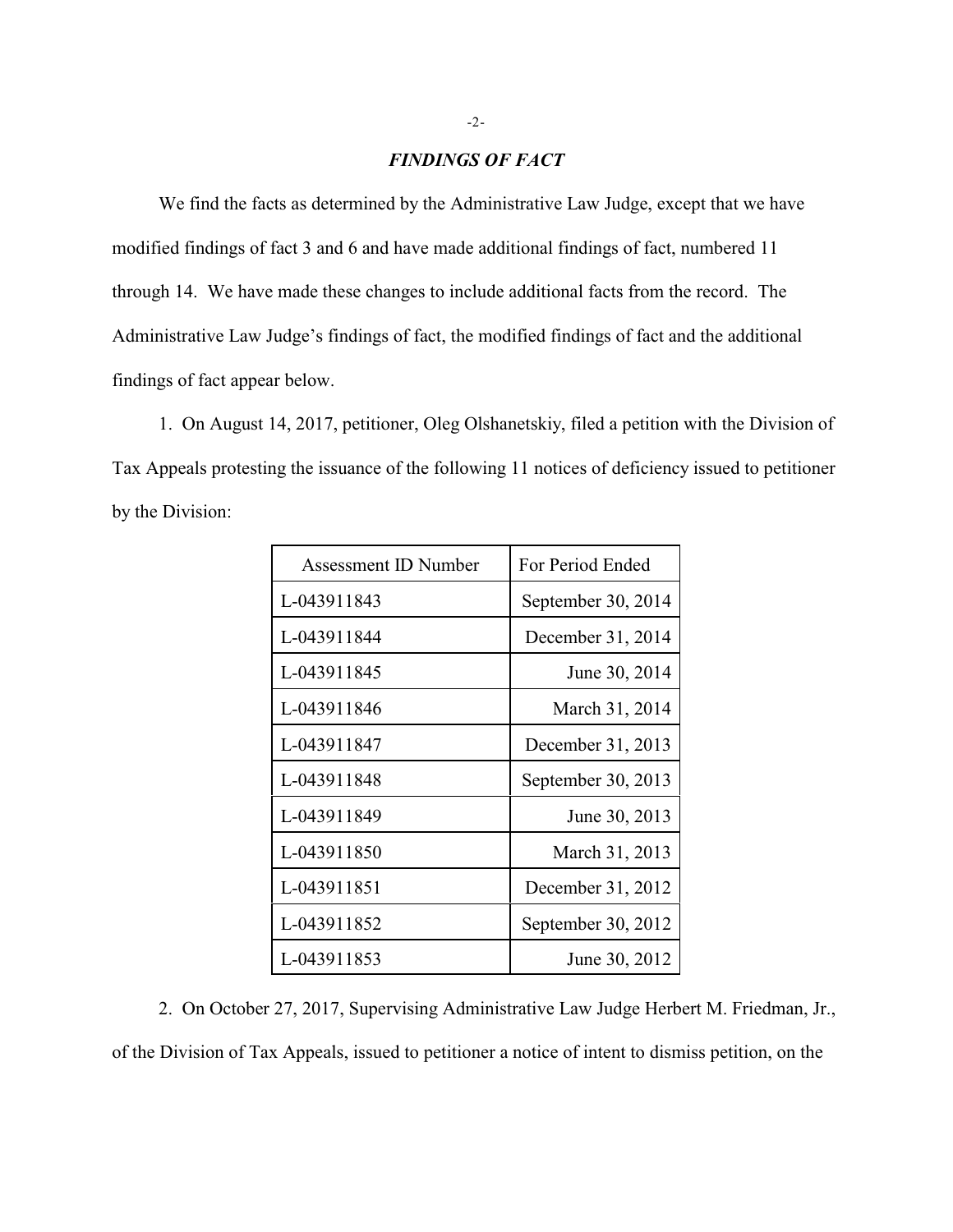basis that the petition did not appear to be timely filed.<sup>1</sup> The notice of intent indicated that the notices were issued on November 3, 2015, but that the petition was not filed until August 14, 2017, or 650 days later. There were no other notices attached to the petition.

3. In response to the issuance of the notice of intent, the Division submitted the affidavits of Deena Picard and Fred Ramundo, employees of the Division, dated November 27, 2017 and November 28, 2017, respectively. The Division also submitted copies of the eleven notices of deficiency issued to petitioner, a copy of the certified mail record (CMR) containing a list of eleven notices issued by the Division dated November 3, 2015, and a copy of form IT-203 nonresident and part-year resident income tax return filed by petitioner for the tax year 2014, reflecting a Cliffside Park, New Jersey, address. This was the last return filed by petitioner prior to the mailing of the notices of deficiency at issue.

4. The affidavit of Deena Picard, Data Processing Fiscal Systems Auditor 3 and Acting Director of the Management Analysis and Project Services Bureau (MAPS), sets forth the Division's general practice and procedure for processing statutory notices. As the Acting Director of MAPS, the unit responsible for the receipt and storage of CMRs, she is familiar with the Division's Case and Resource Tracking System (CARTS) and the Division's past and present procedures as they relate to statutory notices. Statutory notices are generated from CARTS and are predated with the anticipated date of mailing. Each page of the CMR lists an initial date that is approximately 10 days in advance of the anticipated date of mailing. Following the Division's general practice, this date was manually changed on the first and last page of the CMR in the present case to the actual mailing date of "11/3/15." In addition, as described by Ms. Picard,

-3-

<sup>&</sup>lt;sup>1</sup> The notice of intent to dismiss petition referred to one of the assessment numbers as L-043611582. This appears to be a transposition of assessment number L-043611852.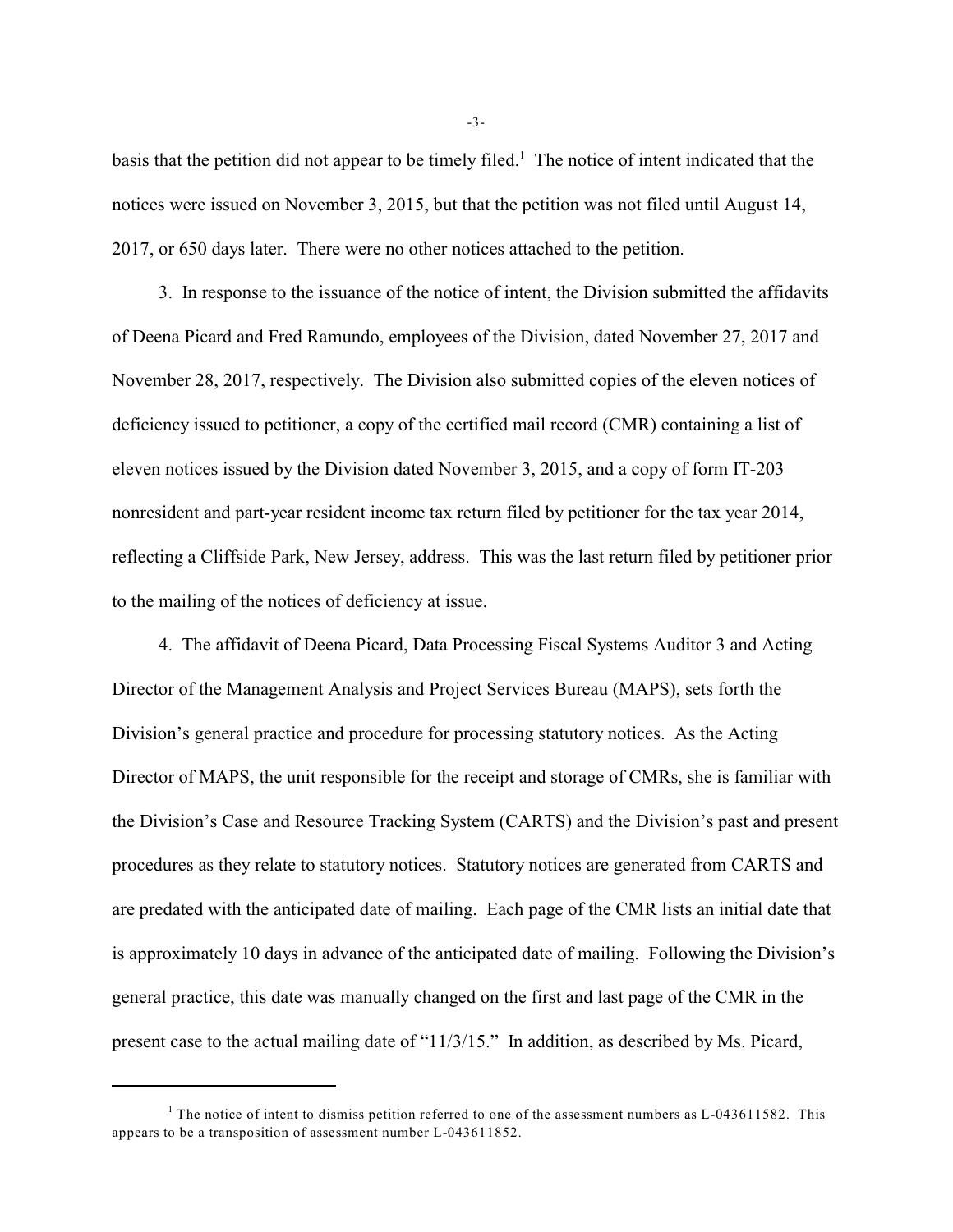generally all pages of the CMR are banded together when the documents are delivered into possession of the United States Postal Service (USPS) and remain so when returned to the Division. The pages of the CMR stay banded together unless otherwise ordered. The page numbers of the CMR run consecutively, starting with "1" and are noted in the upper right corner of each page.

5. All notices are assigned a certified control number. The certified control number of each notice is listed on a separate one-page mailing cover sheet, which also bears a bar code, the mailing address and the Departmental return address on the front, and taxpayer assistance information on the back. The certified control number is also listed on the CMR under the heading entitled "Certified No." The CMR lists each notice in the order the notices are generated in the batch. The assessment numbers are listed under the heading "Reference No." The names and addresses of the recipients are listed under "name of Addressee, Street, and PO Address."

6. The November 3, 2015 CMR in the present matter consists of 212 pages and lists 2,324 certified control numbers along with corresponding assessment numbers, names and addresses. Portions of the CMR not relevant to this matter have been redacted to preserve confidentiality of information relating to other taxpayers. A USPS employee affixed a USPS postmark, dated November 3, 2015, to each page of the CMR. Pages 2 and 3 of the CMR indicate that the eleven notices of deficiency at issue, assigned the following certified control numbers and listed with their corresponding assessment numbers, were mailed to petitioner, at the Cliffside Park, New Jersey, address listed thereon:

| Assessment ID Number | Certified Control Number |
|----------------------|--------------------------|
| $L-043911843$        | 7104 1002 9730 0660 6127 |

-4-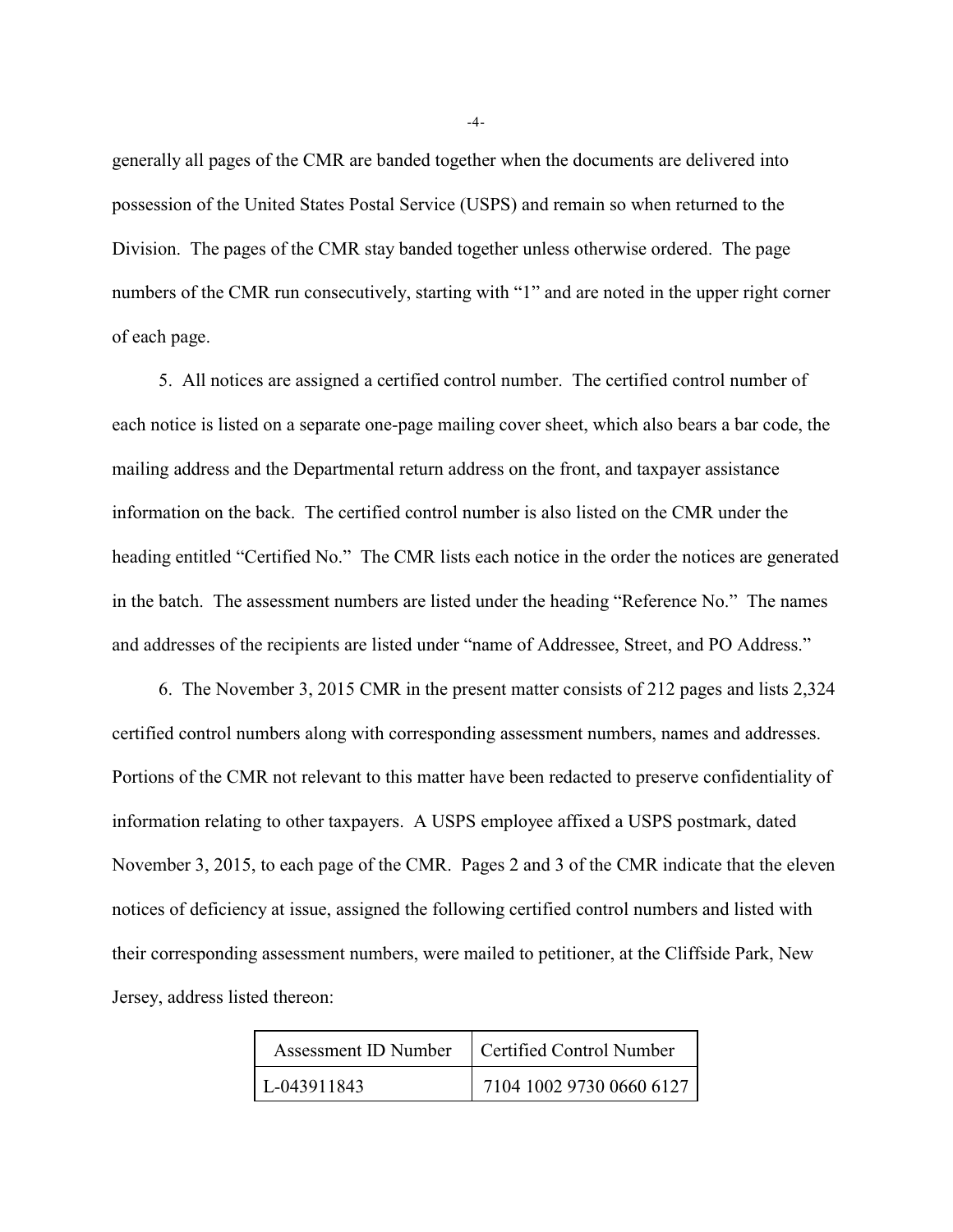| L-043911844 | 7104 1002 9730 0660 6134 |
|-------------|--------------------------|
| L-043911845 | 7104 1002 9730 0660 6141 |
| L-043911846 | 7104 1002 9730 0660 6158 |
| L-043911847 | 7104 1002 9730 0660 6165 |
| L-043911848 | 7104 1002 9730 0660 6172 |
| L-043911849 | 7104 1002 9730 0660 6189 |
| L-043911850 | 7104 1002 9730 0660 6196 |
| L-043911851 | 7104 1002 9730 0660 6202 |
| L-043911852 | 7104 1002 9730 0660 6219 |
| L-043911853 | 7104 1002 9730 0660 6226 |

The corresponding mailing cover sheets bear these same certified control numbers and petitioner's name and address as noted. The Cliffside Park, New Jersey, address for petitioner is the same address used by petitioner on his form IT-203 filed with the Division for the tax year 2014, and on his petition. The address includes an apartment number. Pages 70 and 71 of the CMR indicate that the 11 notices of deficiency at issue, assigned the following certified control numbers and listed with their corresponding assessment numbers, were mailed to petitioner's then-representative, at the New Hyde Park, New York, address listed thereon:

| Assessment ID Number | Certified Control Number |
|----------------------|--------------------------|
| L-043911843          | 7104 1002 9730 0661 3569 |
| L-043911844          | 7104 1002 9730 0661 3576 |
| L-043911845          | 7104 1002 9730 0661 3583 |
| L-043911846          | 7104 1002 9730 0661 3590 |
| L-043911847          | 7104 1002 9730 0661 3606 |
| L-043911848          | 7104 1002 9730 0661 3613 |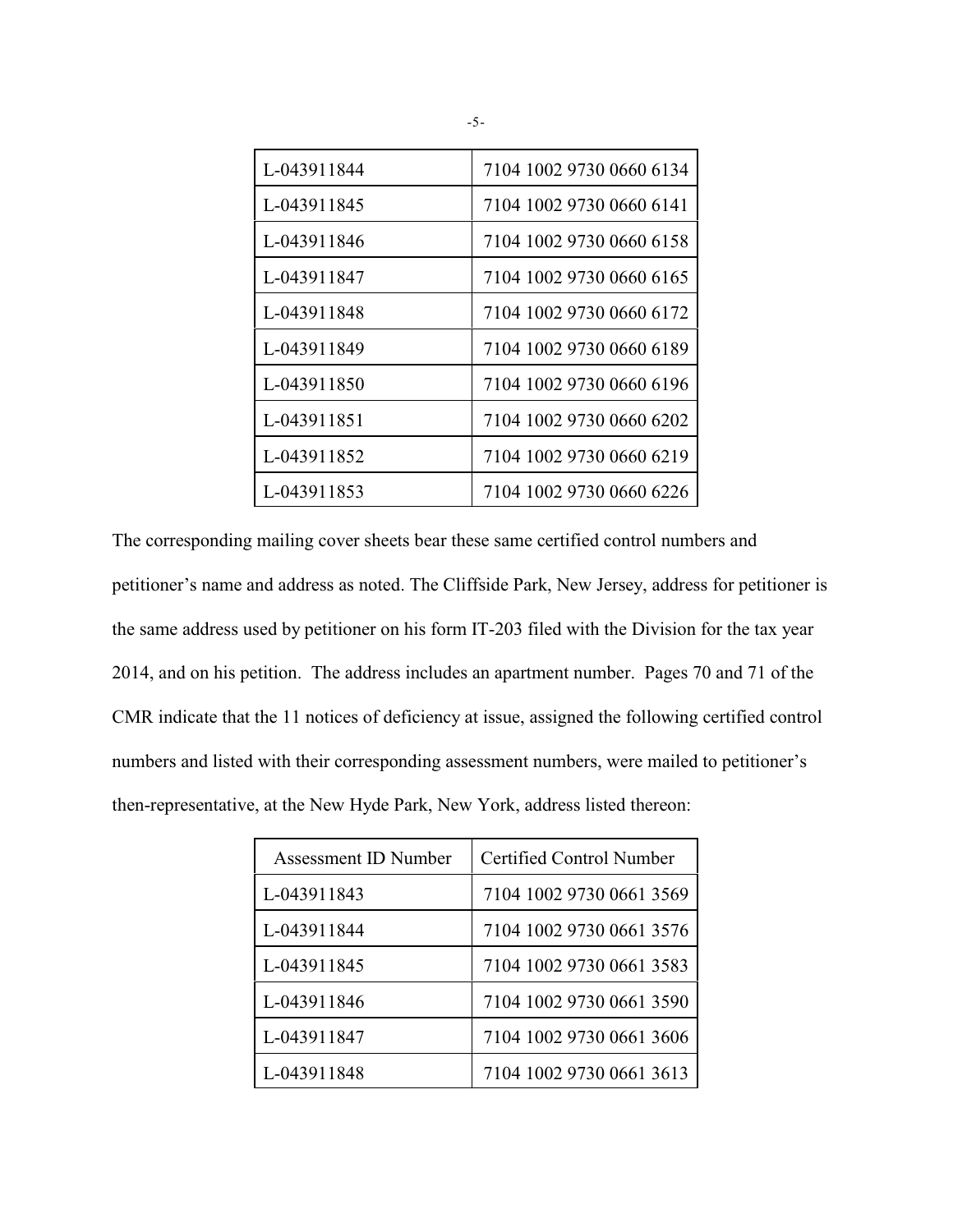| L-043911849 | 7104 1002 9730 0661 3620 |
|-------------|--------------------------|
| L-043911850 | 7104 1002 9730 0661 3637 |
| L-043911851 | 7104 1002 9730 0661 3644 |
| L-043911852 | 7104 1002 9730 0661 3651 |
| L-043911853 | 7104 1002 9730 0661 3668 |

7. The affidavit of Fred Ramundo, a supervisor in the Division's mail room since December of 2013, and currently a Stores and Mail Operations Supervisor, attested to the regular procedures followed by his staff in the ordinary course of business of delivering outgoing mail to branch offices of the USPS. More specifically, once a notice and accompanying mailing cover sheet is placed in the "Outgoing Certified Mail" basket in the Mail Processing Center, a member of the staff retrieves the notice and mailing cover sheet and operates a machine that puts each notice and mailing cover sheet into a windowed envelope. A staff member then weighs, seals and places postage on each envelope. The first and last pieces listed on the CMR are checked against the information contained on the CMR. A clerk then performs a random review of 30 or fewer pieces listed on the CMR by checking those envelopes against the information contained on the CMR. Each of the CMRs has been stamped "Post Office Hand write total # of pieces and initial. Do Not stamp over written areas." Thereafter, a member of the staff delivers the stamped envelopes to a branch of the USPS in the Albany, New York, area. A postal employee is requested to affix a postmark, and sign or initial the CMR, indicating receipt by the post office.

8. In this particular instance, the postal employee affixed a postmark dated November 3, 2015, to each page of the 212-page CMR. The postal employee also wrote and circled the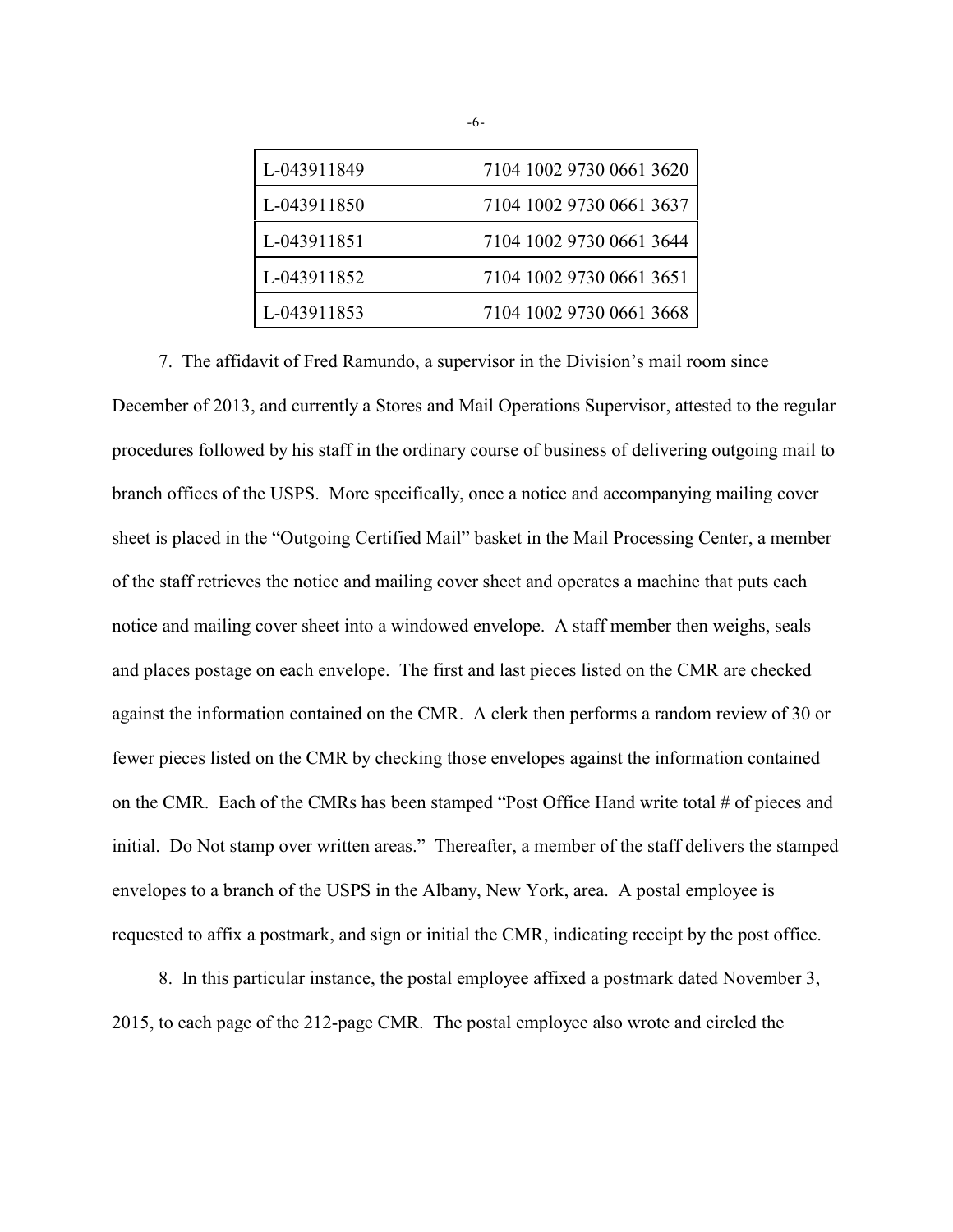number "2324" and initialed page 212 to indicate the total pieces of mail received at the post office.

9. Mr. Ramundo stated that the CMR is the Division's record of receipt by the USPS for pieces of certified mail. In the ordinary course of business and pursuant to the practices and procedures of the Division's Mail Processing Center, the CMR is picked up at the post office by a member of Mr. Ramundo's staff on the following day after its initial delivery and is then delivered to the originating office. The CMR is maintained by the Division in the regular course of business.

10. Based upon his review of the affidavit of Deena Picard, the exhibits attached thereto and the CMR, Mr. Ramundo stated that on November 3, 2015, an employee of the Mail Processing Center delivered 11 pieces of certified mail addressed to Oleg Olshanetskiy and 11 pieces of certified mail addressed to Mr. Olshanetskiy's representative to a branch of the USPS in the Albany, New York, area, in sealed envelopes for delivery by certified mail. He stated that he can also determine that a member of his staff obtained a copy of the CMR delivered to and accepted by the post office on November 3, 2015, for the records of the Division. Mr. Ramundo asserts that the procedures described in his affidavit are the regular procedures followed by the Mail Processing Center in the ordinary course of business when handling items to be sent by certified mail and that these procedures were followed in mailing the piece of certified mail to petitioner on November 3, 2015.

11. The notices of deficiency at issue assert penalties against petitioner under Tax Law § 685 (g) as a person responsible for unpaid withholding taxes due from Dellorso, Goutos & Olshanetskiy Physicians, P.C.

-7-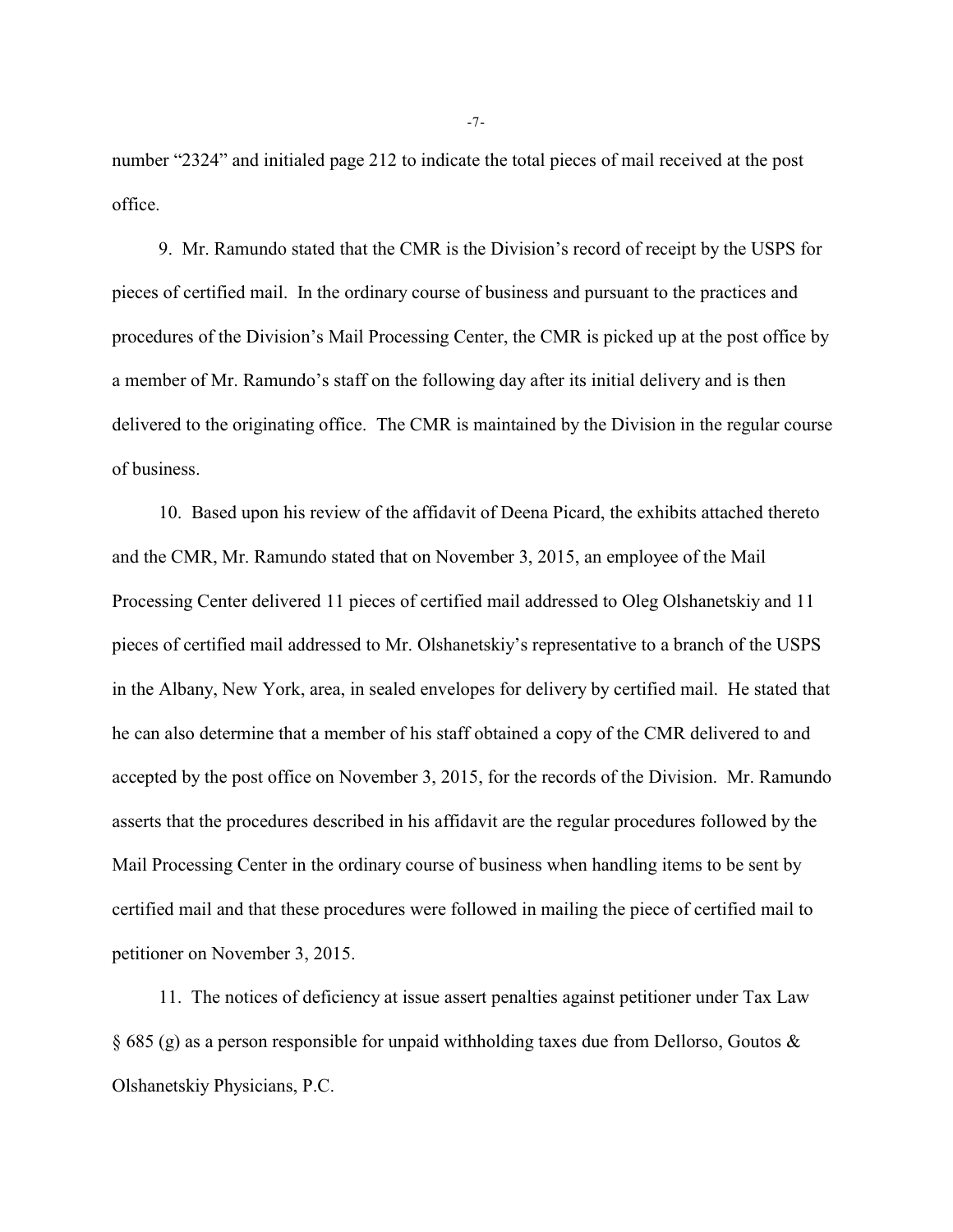12. Among other documents, petitioner attached to his petition copies of letters from former employees of Dellorso, Goutos & Olshanetskiy Physicians, P.C. The letters indicate that Thomas D. Kelliher was CEO of the business and was in charge of its day-to-day operations. A form SS-4, application for employer identification number, is also attached to the petition. This form appears to have been signed on behalf of Dellorso, Goutos & Olshanetskiy Physicians, P.C. by Mr. Kelliher as executive director and is dated April 8, 2004.

13. In response to the notice of intent, petitioner submitted letters from his representative, dated November 20, 2017 and December 19, 2017. The letters argue that petitioner was not a responsible officer of the business entity; that petitioner was deceived by his former representative into accepting responsible officer status; and that the Division should have required that petitioner obtain an unconflicted representative. Petitioner also submitted a letter dated August 14, 2017 from the New York State Department of Labor addressed to Dellorso, Goutos & Olshanetskiy Physicians, P.C., to the attention of Mr. Kelliher, executive director. The letter requests a payment from the business for certain underpayments, liquidated damages, and penalties. The letter also indicates that the Department of Labor determined that Mr. Kelliher was the person responsible for the day-to-day operations of the business.

14. Also in response to the notice of intent, petitioner's representative sought to submit a letter dated January 25, 2018. Attached to that letter was an undated letter from the supervisor of the Cliffside Park, New Jersey, post office to the residents of petitioner's apartment building. The letter advised the residents that their mail must include an apartment number or it would be returned to the sender. By these documents, petitioner sought to raise the issues of whether the notices were properly addressed and whether petitioner ever received them. The Administrative

-8-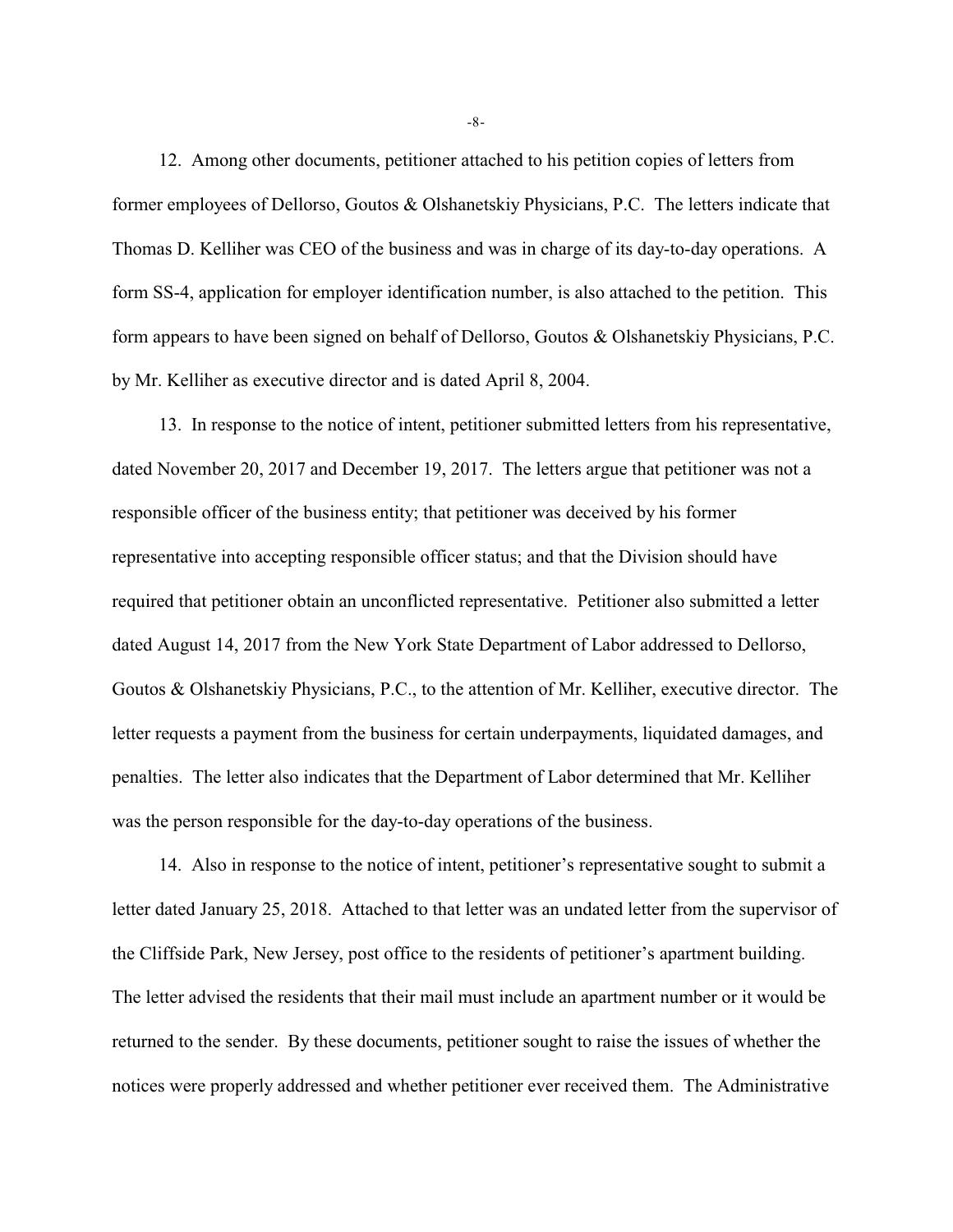Law Judge did not accept these documents into the record and did not consider them in the determination because they were submitted after the due date for such responses.

## *THE DETERMINATION OF THE ADMINISTRATIVE LAW JUDGE*

The Administrative Law Judge observed that the standard of review in the present matter is the same as that of a summary determination motion. That is, that the petition may be dismissed as a matter of law if there is no material issue of fact.

The Administrative Law Judge noted that there is a 90-day statutory time limit for filing a petition following the issuance of a notice of deficiency. The Administrative Law Judge also noted that the Division bears the burden of establishing that it properly issued the notice by mailing the document to the taxpayer's last known address using certified or registered mail. The Administrative Law Judge found that the Division can meet this burden by establishing its standard mailing procedure and that such procedure was followed in this case.

The Administrative Law Judge concluded that the Division met these evidentiary standards and established that the subject notices of deficiency were properly mailed to petitioner on November 3, 2015. Specifically, the Administrative Law Judge found that the Picard and Ramundo affidavits and the CMR establish both the Division's general mailing procedure and that such procedure was followed here.

The Administrative Law Judge concluded that, as the petition herein was filed after the expiration of the 90-day statutory time limit, the Division of Tax Appeals lacks jurisdiction in this matter and, consequently, the petition must be dismissed.

-9-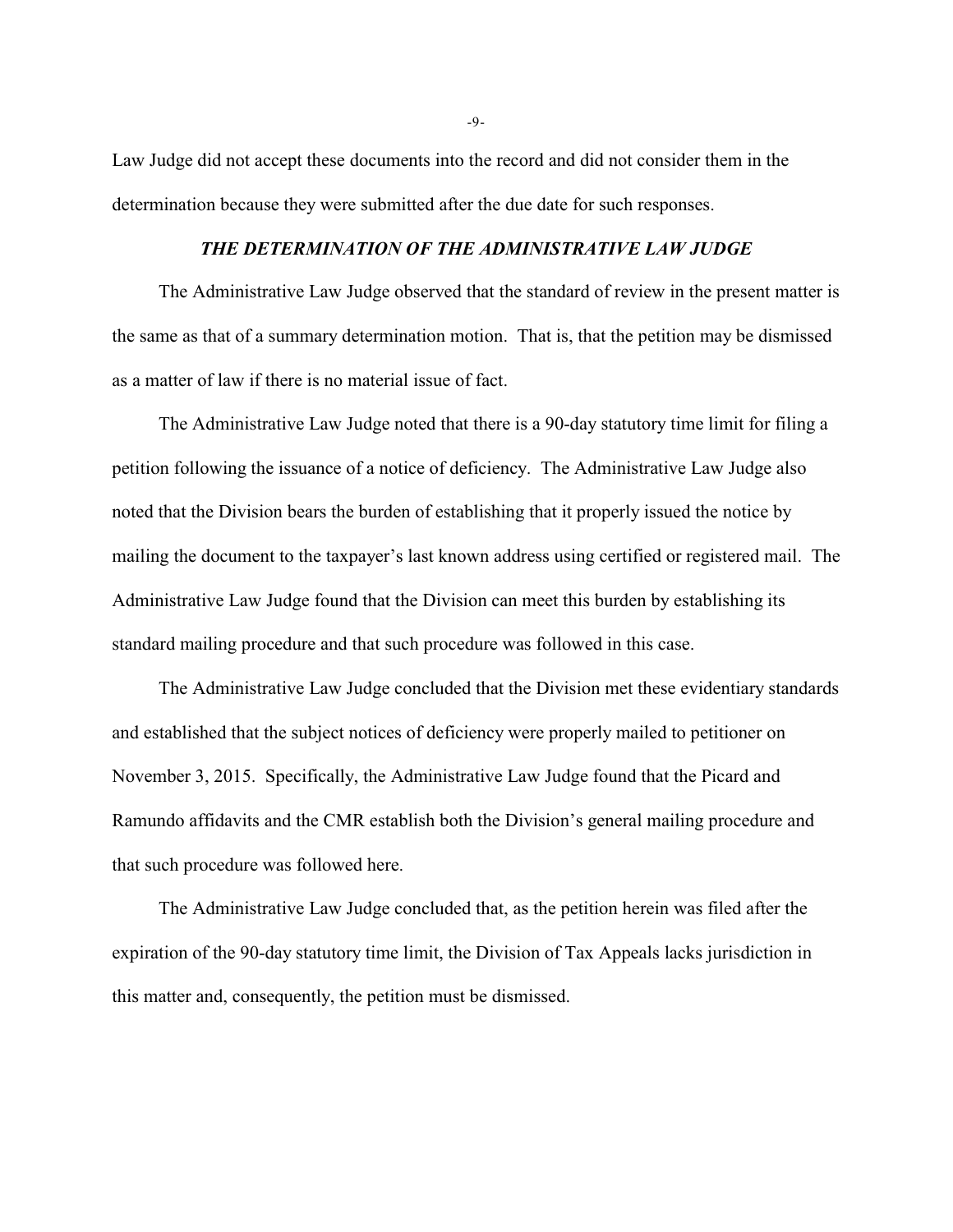#### *ARGUMENTS ON EXCEPTION*

As he did below, petitioner contends that he was misled by his former representative into not timely protesting the statutory notices. Petitioner asserts that his former representative was actually serving the interests of Mr. Kelliher; that the Division was aware of this conflict of interest; and that the Division should have made petitioner aware of the need to secure representation separate from Mr. Kelliher. Petitioner asserts that the Division violated its own policy in failing to require that petitioner have non-conflicted representation. Petitioner contends that he would have timely protested the notices of deficiency if his former representative did not mislead him. Accordingly, petitioner requests that his petition in the present matter be deemed timely.

Petitioner also complains that the determination did not consider whether the Division failed to include petitioner's correct apartment number on the notices and that "it remains unclear" whether petitioner ever received the notices.

Additionally, petitioner asserts that he was not involved in the operations of Dellorso, Goutos & Olshanetskiy Physicians, P.C., beyond providing medical services as a physician.

Petitioner submitted documents on exception that were not part of the record before the Administrative Law Judge. Such documents consist of a Department of the Treasury-Internal Revenue Service form 4181 dated September 11, 2010; a letter dated June 5, 2018 from the Internal Revenue Service Office of Professional Responsibility; and a letter to the residents of petitioner's apartment building from the Cliffside Park, New Jersey, post office supervisor, which was identical to petitioner's late-filed submission to the Administrative Law Judge (*see* finding of fact 14).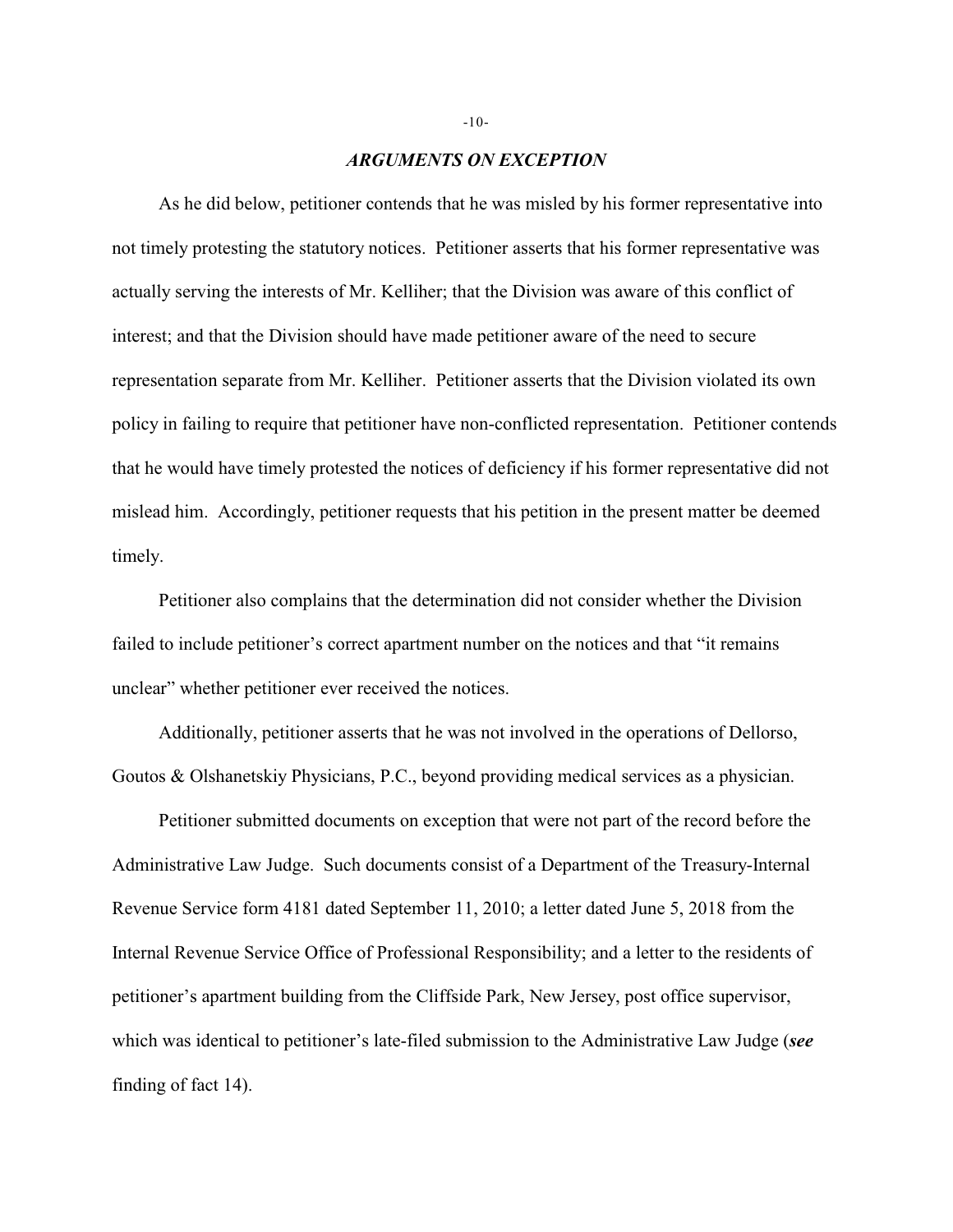The Division asserts that the Administrative Law Judge correctly determined that the Division demonstrated proper mailing of the relevant notices of deficiency on the date claimed and that the petition herein was thus late-filed and properly dismissed. The Division rejects petitioner's claims regarding his former representative as unsubstantiated. The Division opposes the receipt of the documents offered by petitioner on exception.

#### *OPINION*

The Administrative Law Judge's dismissal of petitioner's protest of the notices of deficiency at issue was made following the Supervising Administrative Law Judge's issuance of a notice of intent to dismiss petition pursuant to section 3000.9 (a) (4) of the Tax Appeals Tribunal Rules of Practice and Procedure (20 NYCRR 3000.9 [a] [4]). The standard of review for a notice of intent is the same as that for a summary determination motion (*Matter of Victory Bagel Time, Inc.*, Tax Appeals Tribunal, September 13, 2012). That is, such a motion "shall be granted if, upon all the papers and proof submitted, the administrative law judge finds that it has been established sufficiently that no material and triable issue of fact is presented" (20 NYCRR 3000.9 [b] [1]).

"The proponent of a summary judgment [or determination] motion must make a prima facie showing of entitlement to judgment as a matter of law, tendering sufficient evidence to eliminate any material issues of fact from the case (citations omitted)" (*Winegrad v New York Univ. Med. Ctr.*, 64 NY2d 851, 853 [1985]). In contrast, the opponent of such a motion "must" . . . produce 'evidentiary proof in admissible form sufficient to require a trial of material questions of fact on which he rests his claim,' and 'mere conclusions, expressions of hope or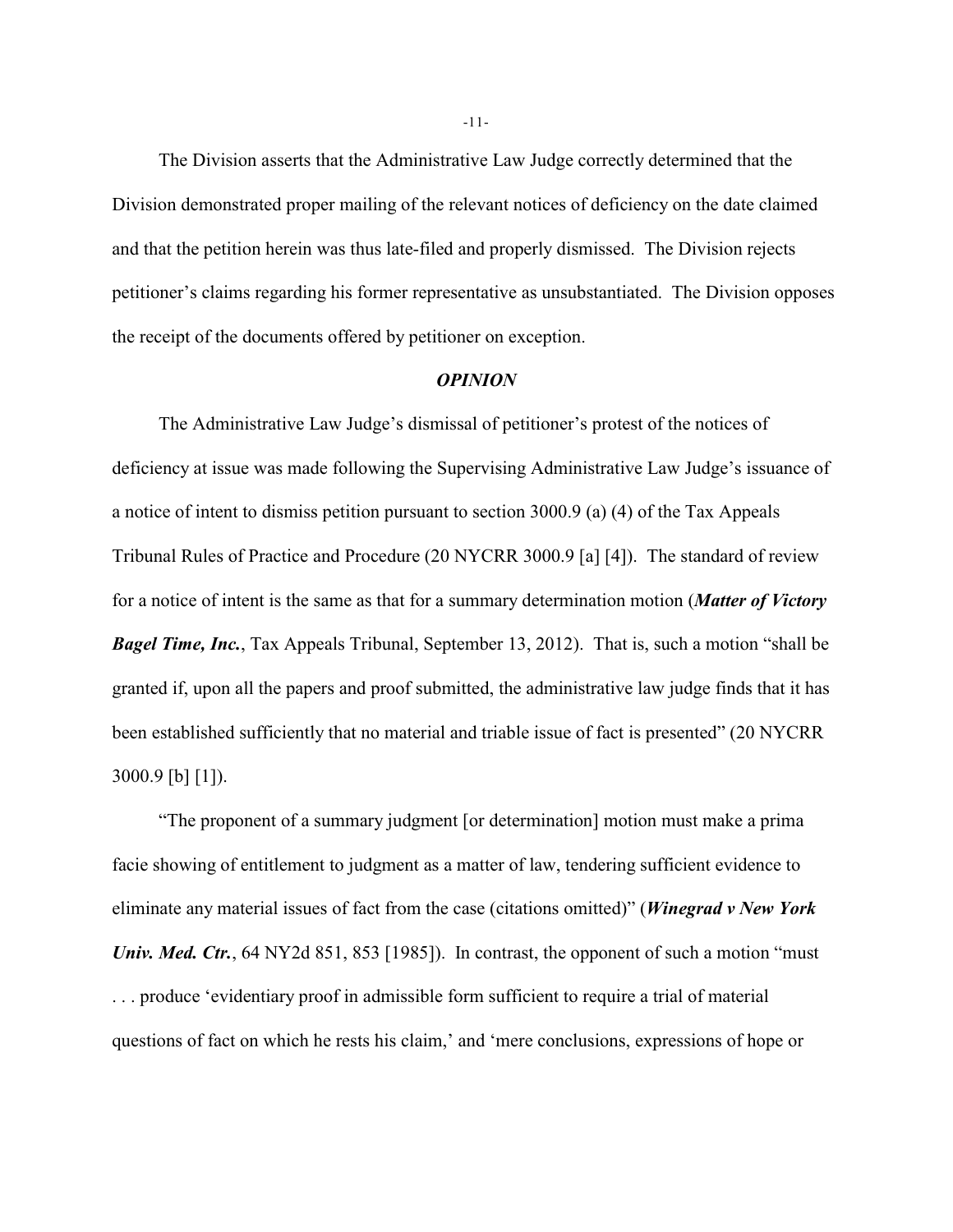unsubstantiated allegations or assertions are insufficient'" (*Whelan v GTE Sylvania*, 182 AD2d 446, 449 [1992] *citing Zuckerman v City of New York*, 49 NY2d 557, 562 [1980]).

Where the Division determines a deficiency of income tax, it may mail a notice of deficiency to a taxpayer (Tax Law  $\S 681$  [a]). Such a notice must be mailed by certified or registered mail to the taxpayer at his or her last known address (*id.*). With exceptions not relevant here, there is a 90-day statutory time limit for filing a petition following the issuance of a notice of deficiency (Tax Law §§ 681 [b], 689 [b]). There is a similar 90-day time limit to file a request for conciliation conference with the Bureau of Conciliation and Mediation Services if the taxpayer so chooses (Tax Law  $\S 170$  [3-a] [a]). A notice of deficiency becomes an assessment subject to collection unless the taxpayer files a timely petition or a timely request for conciliation conference (Tax Law § 681 [b]). The Division of Tax Appeals lacks jurisdiction to consider the merits of a late-filed protest (*see Matter of Lukacs*, Tax Appeals Tribunal, November 8, 2007; Tax Law § 2006 [4]).

When the timeliness of a petition is in question, the Division must prove that it properly mailed the statutory notice on the date claimed (*see Matter of Katz*, Tax Appeals Tribunal, November 14, 1991). The Division must show proof of a standard mailing procedure and proof that such procedure was followed in the case at hand (*see Matter of New York City Billionaires Constr. Corp.*, Tax Appeals Tribunal, October 20, 2011). The Division may meet this burden by "producing affidavits from individuals with the requisite knowledge of mailing procedures and a properly completed CMR (citations omitted)" (*Matter of Balan*, Tax Appeals Tribunal, October 27, 2016).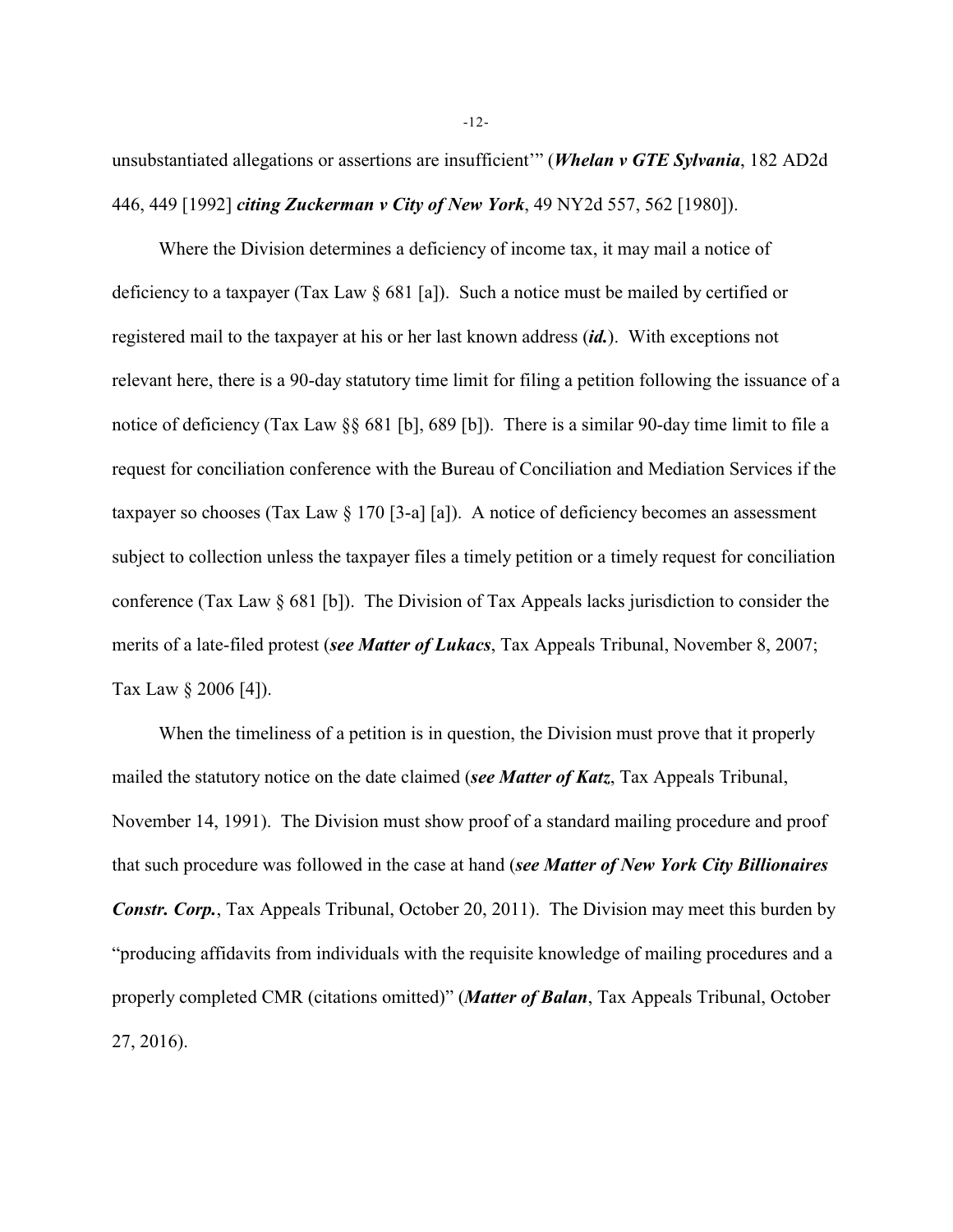We agree with the Administrative Law Judge's conclusion that the Division has introduced adequate proof of its standard mailing procedures through the affidavits of Ms. Picard and Mr. Ramundo, Division employees involved in and possessing knowledge of the process.

We also agree with the Administrative Law Judge's conclusion that the CMR relevant to this matter was properly completed. As noted, petitioner's name and address, and corresponding certified control and assessment numbers are included thereon with respect to each of the 11 notices of deficiency at issue. The CMR bears USPS postmarks dated November 3, 2015 on each page thereof. A USPS employee hand wrote and circled the total pieces listed number and initialed the last page of the CMR to indicate receipt by the post office of all pieces of mail listed thereon in accordance with the Division's standard mailing procedure. As so completed, the CMR is highly probative evidence of the fact and date of mailing (*see Matter of Modica*, Tax Appeals Tribunal, October 1, 2015).

We further agree with the Administrative Law Judge that the Division used petitioner's last known address in mailing the notices. For income tax purposes, a taxpayer's last known address is "the address given in the last return filed" unless the taxpayer subsequently notifies the Division of a change of address (*see* Tax Law § 691 [b]). Here, the address on the mailing cover sheet and the CMR matches the address listed on petitioner's 2014 New York resident income tax return, which was the last return filed by petitioner and there is no evidence (or even a claim) that petitioner ever notified the Division of any change in his address. The matching addresses include an apartment number, which also appears on the petition. The notices were thus properly addressed pursuant to Tax Law § 691 (b).

-13-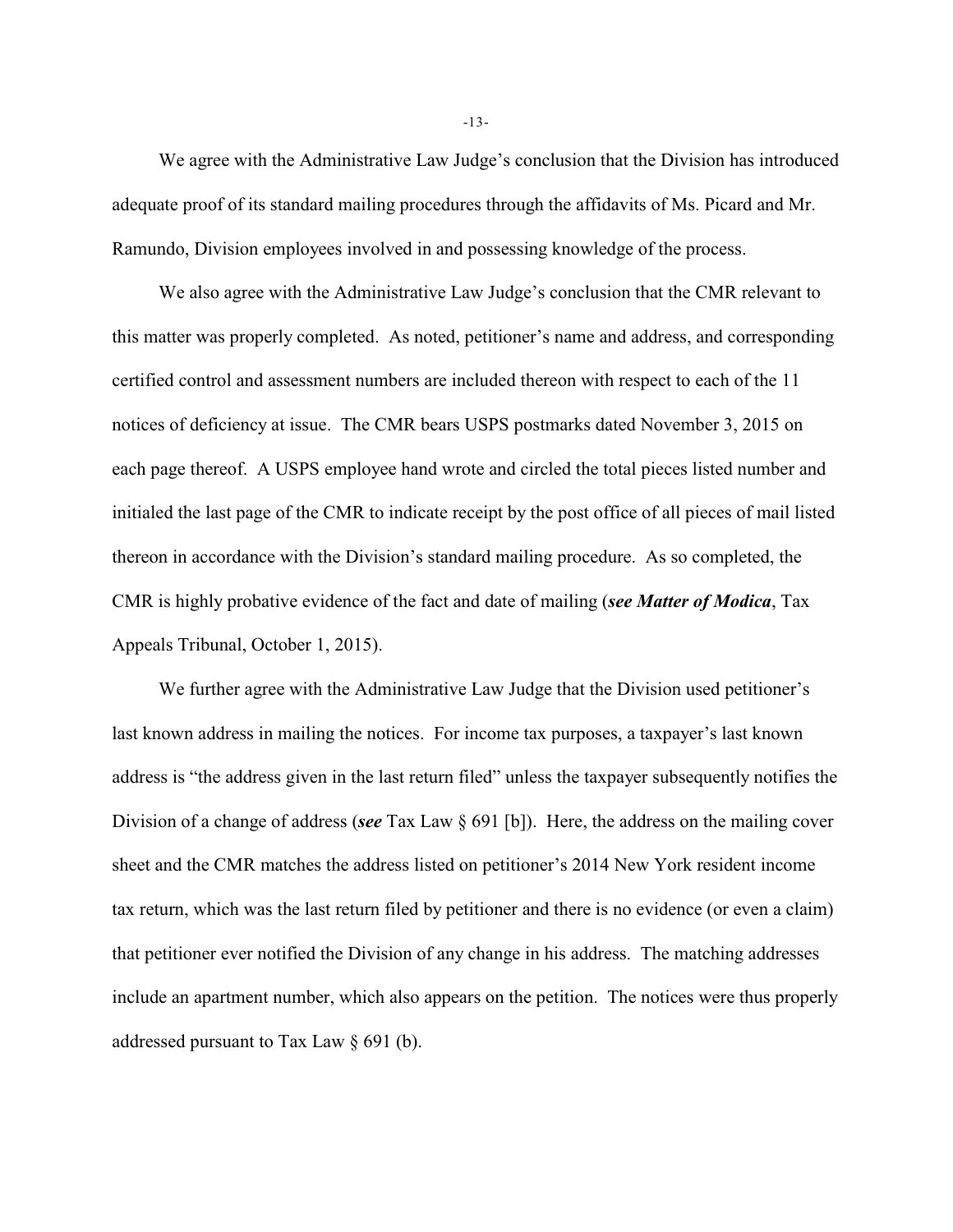As to petitioner's assertion that "it remains unclear" whether he received the notices, a notice of deficiency of personal income tax is valid when properly mailed, whether or not it is actually received (*see Matter of Malpica*, Tax Appeals Tribunal, July 19, 1990; Tax Law §§ 689 [b] [petition must be filed within 90 days after *mailing* of notice], 681 [b] [notice of deficiency becomes an assessment after 90 days from *mailing* unless protest is filed]).

Accordingly, we find that the Division properly issued the subject notices of deficiency to petitioner at his last known address on November 3, 2015. The petition herein, filed on August 14, 2017, was therefore untimely (Tax Law §§ 681 [b], 689 [b]).

We reject petitioner's contention that his petition should be deemed timely based on his claim that his former representative misled him into not timely protesting the statutory notices. As the Division rightly observes in its letter brief, the asserted facts underlying this contention are unsubstantiated. Indeed, the claimed facts are merely assertions made in letters submitted by petitioner's current representative in opposition to the notice of intent (*see* finding of fact 14). As noted previously, unsubstantiated assertions are insufficient to defeat a notice of intent to dismiss (*see Whelan v GTE Sylvania*, 182 AD2d at 449). Citing 20 NYCRR part 2600, petitioner argues that the Division violated its own policy in failing to require that petitioner have non-conflicted representation. The cited regulations describe certain duties and responsibilities of tax preparers with regard to conflicts of interest (*see* 20 NYCRR 2600-4.3 [g]). Such regulations, however, apply to individuals required to register as tax return preparers under Tax Law § 32 (*see* 20 NYCRR 2600-1.1 [a]) and there is no evidence in the record indicating that petitioner's former representative was such an individual. Hence, petitioner has failed to show that his former representative was subject to the cited regulations. Furthermore, even if the facts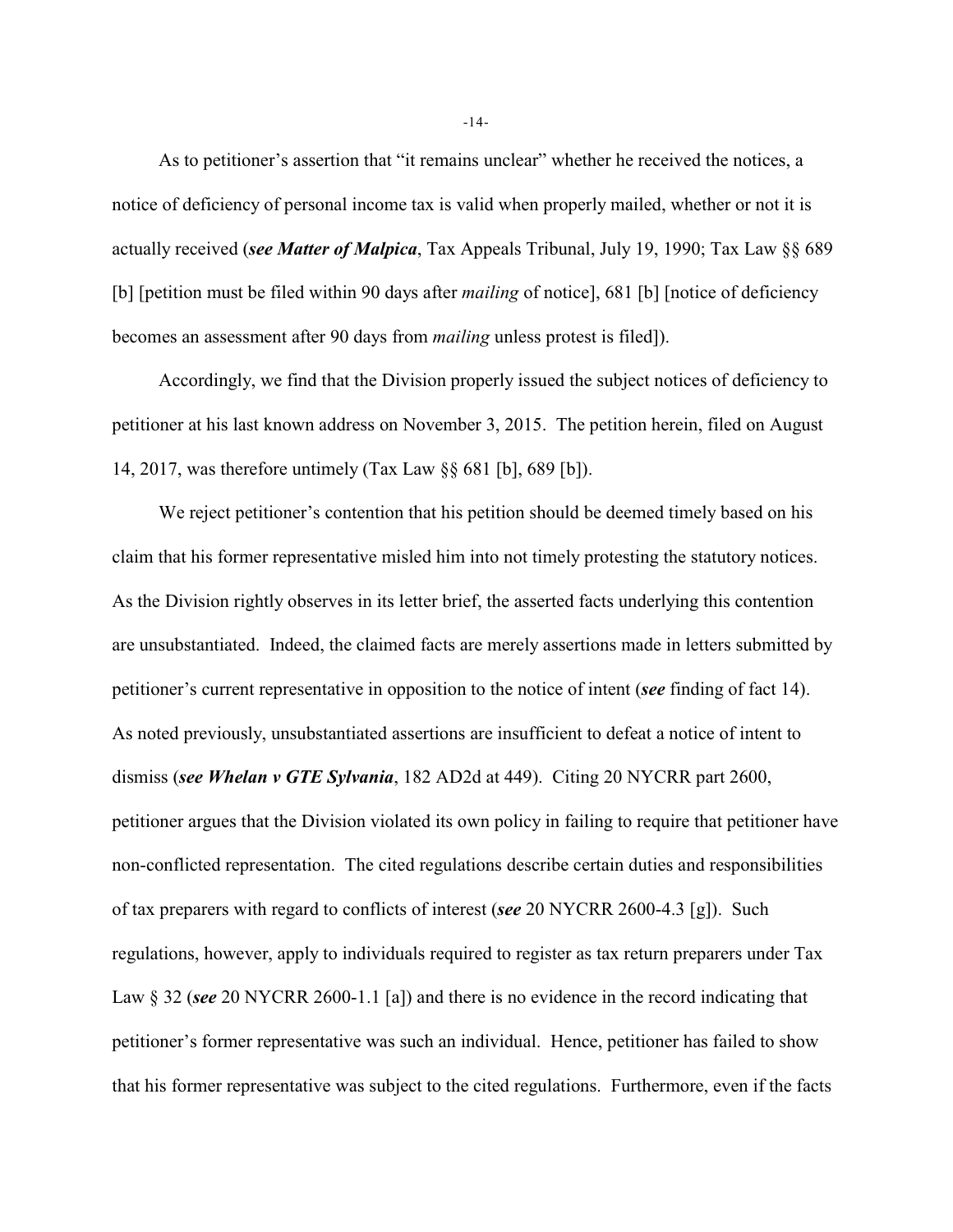as claimed were established and petitioner's former representative was a tax return preparer registered under Tax Law § 32, the regulations provide no authority to waive the statute of limitations for the filing of a petition as petitioner requests.

By his contention that he was not involved in the management of Dellorso, Goutos  $\&$ Olshanetskiy Physicians, P.C., petitioner essentially argues that he was not a responsible officer of that entity and thus not subject to penalties imposed under Tax Law § 685 (g). We may not consider this substantive argument, however, as we have no jurisdiction to consider the merits of an untimely petition (*see Matter of Lukacs*; Tax Law § 2006 [4]).

Finally, consistent with our longstanding practice, we do not accept into the record the documents submitted by petitioner on exception and have not considered such documents in the rendering of this decision (*see e*.*g*. *Matter of Sarmiento*, Tax Appeals Tribunal, December 20, 2018).

Accordingly, it is ORDERED, ADJUDGED and DECREED that:

1. The exception of Oleg Olshanetskiy is denied;

2. The determination of the Administrative Law Judge is affirmed; and

3. The petition of Oleg Olshanetskiy is dismissed.